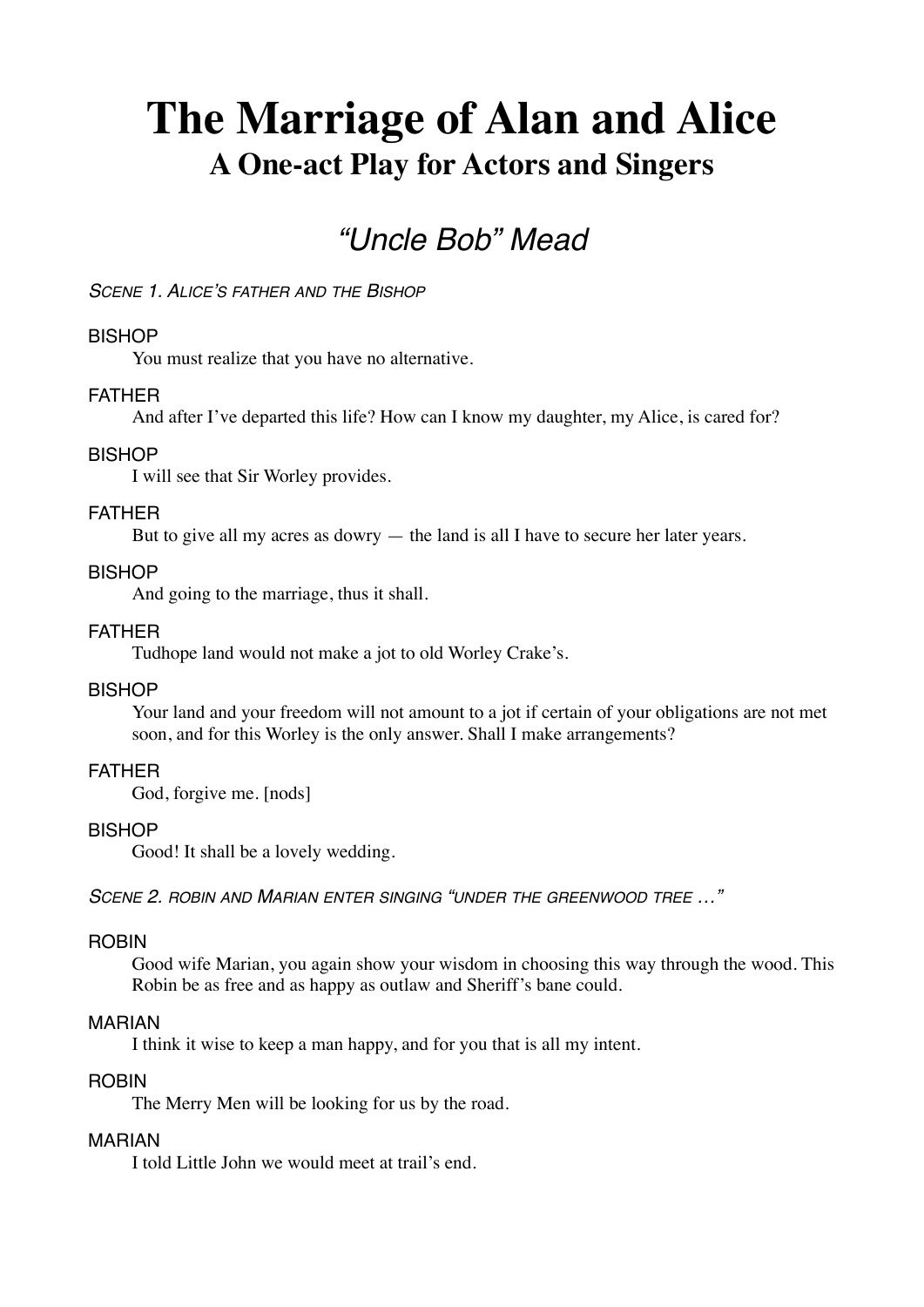#### ROBIN

Ah, such was your confidence in dissuading me.

# MARIAN

Such was my confidence in knowing your fancies. And of those let me further surmise that our dalliances will cause your raving appetite to appear long before we arrive at table.

# ROBIN

I fear you made that prediction barely in time. I'm starved. Let's be off.

*SCENE 3. THE BISHOP AND SIR WORLEY*

#### BISHOP

So the ceremony will be noon on the morrow at Papplewick Church.

#### WORLEY

Eh?

# **BISHOP**

Tomorrow at noon.

# WORLEY

Tomorrow it's prunes — again?

## **BISHOP**

At NOON. Papplewick Church.

#### WORLEY

Right. Chapel Pick Perch.

# **BISHOP**

Papplewick CHURCH!

#### **WORLEY**

Oh lovely, lovely. Eh, and the parcel of land?

#### BISHOP

It shall be yours.

#### WORLEY

Eh? Oh! Tomorrow I'll have her hand — her hand and her land. Oh, lovely, lovely.

#### BISHOP

Now we must clear the debts of Tudhope. Ahem. And there are other expenses that I incurred.

#### WORLEY

Oh, lovely, lovely. Your senses are blurred?

# BISHOP

I said that there are debts and expenses!

#### **WORLEY**

Eh? Oh. How much?

# **BISHOP**

[Taking the entire purse] It's a small token but 'twill serve. Adieu.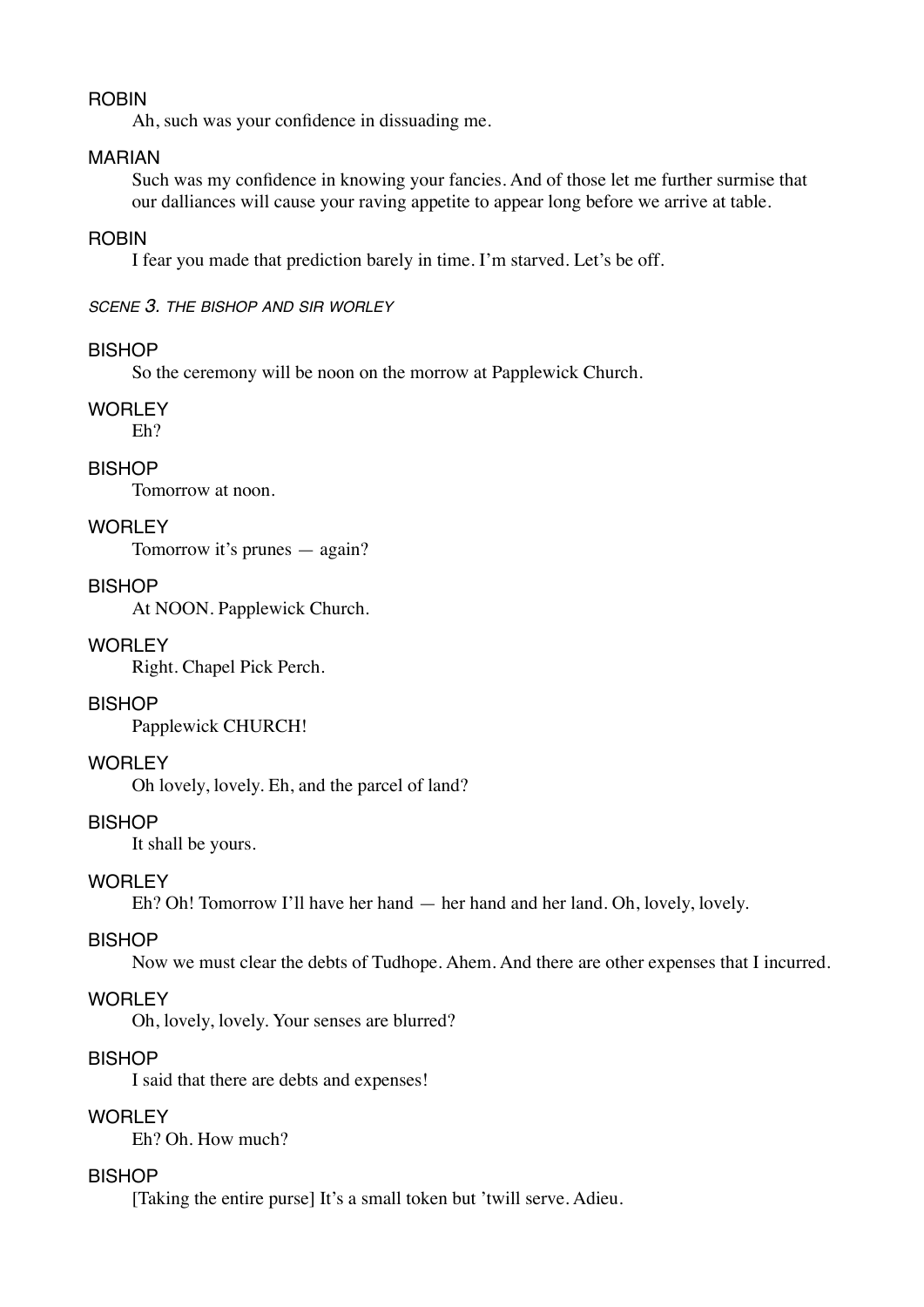# **WORLEY**

A what?

# **BISHOP**

Adieu! Ta ta! Good-bye! [Exit Worley] Lovely, lovely indeed! The old codfish. Oh, I almost forgot. [Reaches into the purse] This one should cover old Tudhope's debts. [Exit laughing]

*IF POSSIBLE, A SOMBER MUSICAL INTERLUDE HERE*

# *SCENE 4. ALICE AND ALAN*

# ALICE

Arrangements are even now being made with the Bishop. I think it may be for the best. You will now be free to make another choice.

# ALAN

What has so turned you against me? You are denying me the only choice I care to make. You mustn't see this folly through. [Grabs her] Come away with me tonight.

# ALIC<sub>E</sub>

No! Unhand me knave! Why, one could almost believe the stories I've heard. Do you keep careful count of these adventures?

# **ALAN**

Would you were as certain of my virtue as I am of yours, my dearest, my sweet Fennel.

# ALIC<sub>E</sub>

Don't call me that. I will not respond to it. My name is Alice. [pause] Alice. The one thing in my life I am permitted to keep. Enough. [skyward] God, I can do no more than this. Father shall have his peace of mind. Good-bye, Alan. [exits]

*ALAN JOINS CHORUS IN "ADIEU, SWEET AMARYLLIS"*

*AT CONCLUSION, ENTER ROBIN AND MARIAN*

# ROBIN

Good Master Alan-a-Dale, wherefore this sad lament?

# **ALAN**

Oh good Master Robin Hood, please forgive me, for I thought I was quite alone. Alas, I find my sorrow uncontainable e'en in this deep green solitude.

# ROBIN

[To Marian] Just a romp on the path, eh, Marian? Pray Alan, relate to us the history of this sad occasion.

# **ALAN**

My heart rends itself for the loss of my Alice. She has been promised to the Miser Crake in an arrangement with her father Master Tudhope. Morley of years is ninety, so my loss is no ones gain.

#### MARIAN

Is she the girl they call Fennel?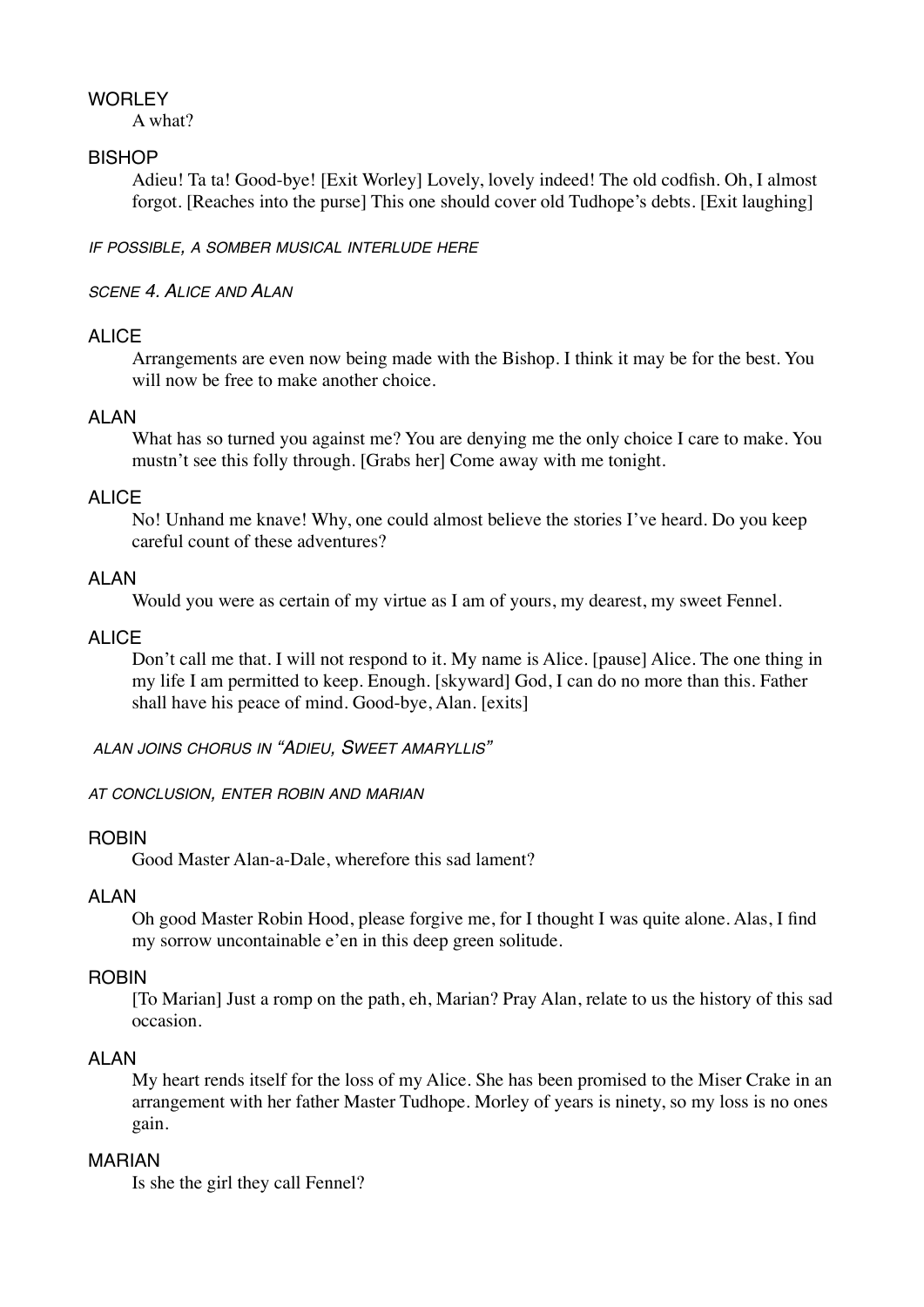# ALAN

That was my appellation for she is a most worthy maid. But Worley has set her against me with tales of my unfaithfulness, thus clearing his own path.

# MARIAN

Robin, surely you could intervene.

# ROBIN

Nay, our band are concerned with purse strings, not heart-strings.

# MARIAN

Robin Fitzooth of Locksley! If you think that money is not the tie which tethers this transaction, you may stand for the fool. [to Alan] When is this foul deed to be done?

# ALAN

The Lord Bishop of Hereford is set to marry them tomorrow.

# **ROBIN**

Hereford and Crake! Both friends of the Sheriff. How the image doth change. Here is a blow we can strike for King Richard. Alan, you shall go to the Church, but have longbow within reach. These two cronies have friends higher up. We need to act quick and true if tomorrow we live to sup. [Marian overjoyed]

*SCENE 5. THE CHURCH. AN ACOLYTE LIGHTS CANDLES. FRIAR TUCK ENLISTS AND ARRANGES CONGREGANTS INCLUDING A WIDOW, ALAN, AND MARIAN, MERRY MEN AT THE SIDES. CHOIR SINGS AN ANTHEM.*

*ENTER WEDDING PARTY LED BY BISHOP. ALICE'S FATHER SITS.*

# BISHOP

Dear brethren, we are gathered here in the sanctity of the Church to see that this loving couple …

# ROBIN

[sings a line from the anthem]

# **BISHOP**

I would that those present keep still, that the ceremony might proceed.

# ROBIN

Your holiness, I would offer my minstrelsy if it be the participants will — for my voice is well known in this shire, and on this match I cannot keep still.

# BISHOP

Very well, you may stand to the side if it please you, but please mind the order of the service, pardi. Now if any man present find fault with this union, let him forthwith loose his tongue or fore'er …

# ROBIN

[sing raucously inappropriate ditty] Oh he that will an alehouse keep must ...

# **BISHOP**

Now see here! We cannot abide such outbursts. I would ask if there are those in this congregation would aid in the removal of this uncouth man.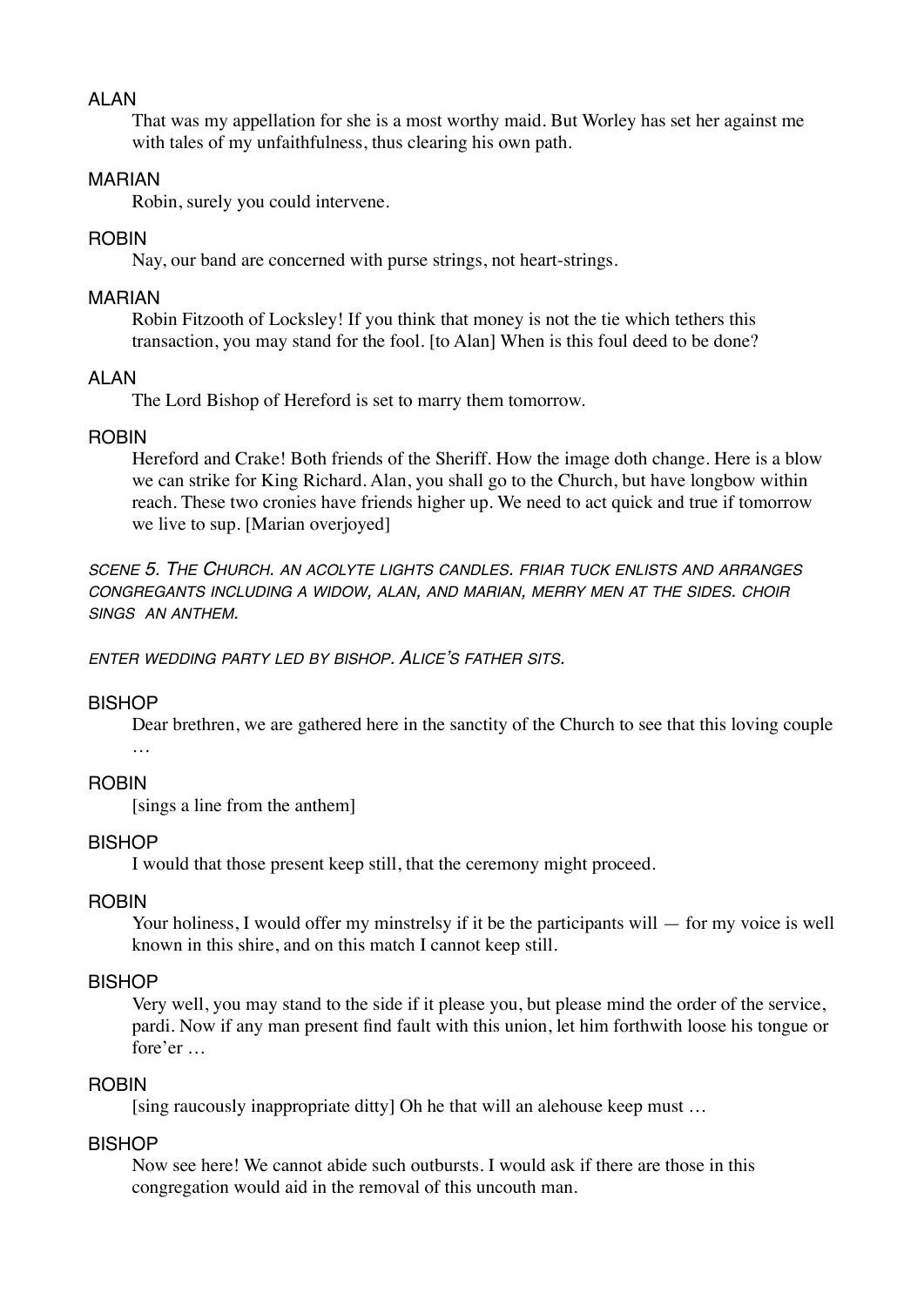#### ROBIN

Better uncouth than dried old cornflower looking wan. What a groom for the freshest primrose in the land. I ask if there be men present who would, bride willing, right this ceremony and for less than a shilling. [the last phrase pointed at Bishop]

# **CONGREGATION**

[Shouts of agreement] [Worley is seized. Little John grabs the Bishop]

# **WORLEY**

Does this mean she doesn't like me?

# **ROBIN**

Now I call on our good friend Friar Tuck for advice as to the proper way to go forth. We intend that a wedding take place, but it must needs be moral in worth.

# TUCK

[Rising] Well, marriage less love's a blaspheme, and earns stopping whate'er the means, but I would ask if Alice were truly loved by one here who suffers and keens.

# ALAN

Aye sir. 'Tis I, sir.

# **TUCK**

And does the maid Fennel ascribe? [Alice gives a shy but obvious nod] Then you shall be wed at once. Take places everyone! [Tuck and Alan to the front]

# BISHOP

This has gone far enough!

#### **ROBIN**

And must go a tad further yet.

# **BISHOP**

The Sheriff will see you in prison.

# ROBIN

Please hold with your dour sermonette.

#### BISHOP

Nought but water and stale crumbs you'll to eat.

#### **ROBIN**

Little John, make sure the Bishop's a good seat. [Little John forces the Bishop to a bench and sits on him. One last grumble and the Bishop acknowledges defeat.]

# WIDOW WOMAN

[Rises and remains up] Good Friar, I must inform you that, in our custom, a lawful wedding must be warned three times.

#### TUCK

Thank you, dear widow. We shall presently comply. [while Congregation cowers] ALICE AND ALAN ARE TO BE MARRIED TODAY! ALICE AND ALAN ARE TO BE MARRIED TODAY! ALICE AND ALAN ARE TO BE MARRIED TODAY! ALICE AND ALAN ARE TO BE MARRIED TODAY! ALICE AND ALAN ARE TO BE MARRIED TODAY!